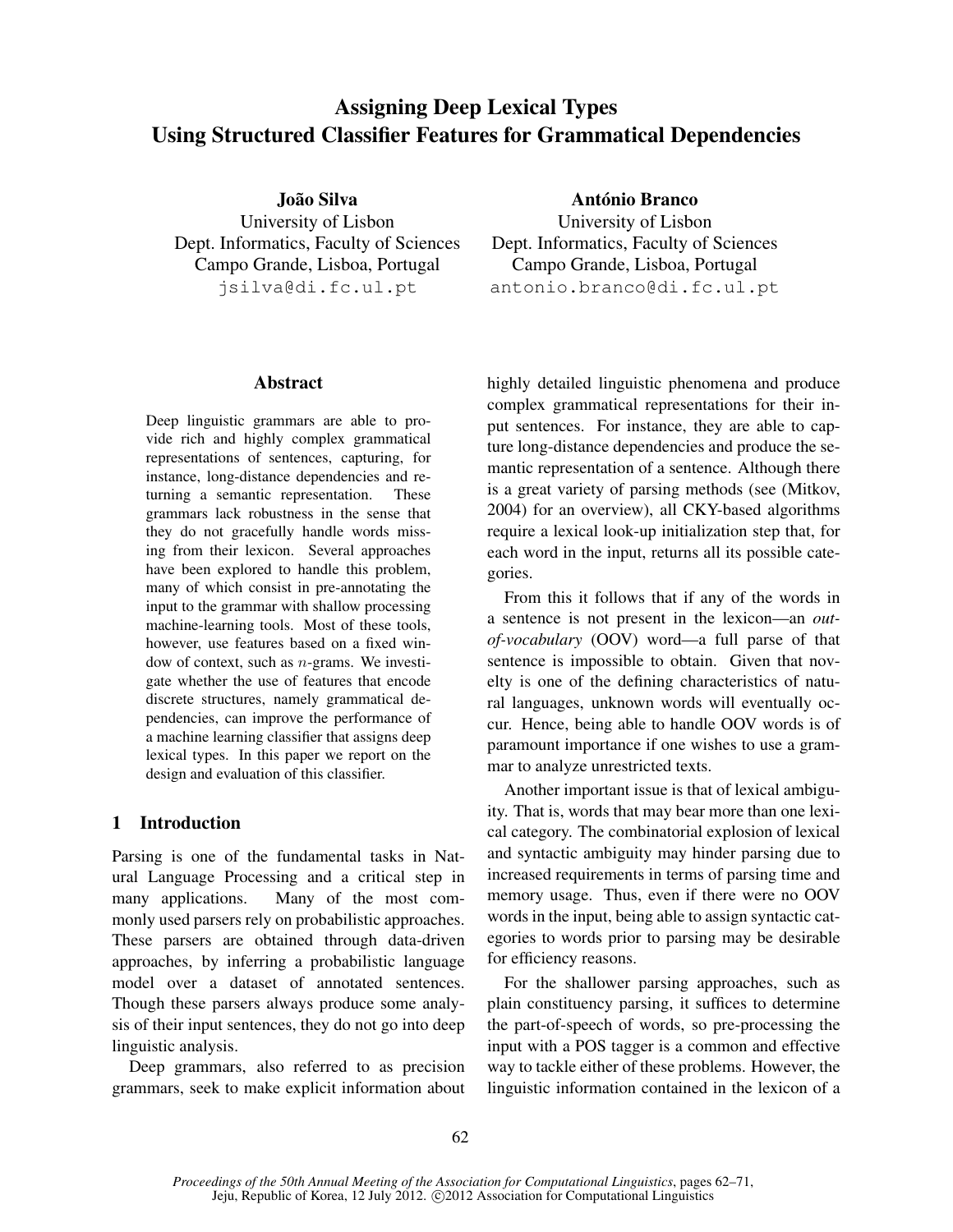deep grammar is much more fine-grained, including, in particular, the subcategorization frame (SCF) of the word, which further constraints what can be taken as a well-formed sentence by imposing several restrictions on co-occurring expressions.

Thus, what for a plain POS tagger corresponds to a single category is often expanded into hundreds of different distinctions, and hence tags, when at the level of detail required by a deep grammar. For instance, the particular grammar we will be using for the study reported in this paper—a grammar following the HPSG framework—has in its current version a lexicon with roughly 160 types for verbs and nearly 200 types for common nouns.

While the deep grammar may proceed with the analysis knowing only the base POS category of a word, it does so at the cost of vastly increased ambiguity<sup>1</sup> which may even allow the grammar to accept ungrammatical sentences as valid. This has lead to research that specifically targets annotating words with a tagset suitable for deep grammars.

Current approaches tend to use shallow features with limited context (e.g. *n*-grams). However, given that the SCF is one of the most relevant pieces of information that is associated with a word in the lexicon of a deep grammar, one would expect that features describing the inter-word dependencies in a sentence would be highly discriminative and help to accurately assign lexical types. Accordingly, in this paper we investigate the use of structured features that encode grammatical dependencies in a machine-learning classifier and how it compares with state-of-the-art approaches.

Our study targets Portuguese, a Romance language with a rich morphology, in particular in what concerns verb inflection (see for instance, (Mateus et al., 2003) for a detailed account of Portuguese grammar and (Branco et al., 2008) for an assessment of the issues raised by verbal ambiguity).

Paper outline: Section 2 provides an overview of related work, with a focus on supertagging, and introduces tree kernels as a way of handling structured classifier features. Section 3 introduces the particular deep grammar that is used in this work and how it supports the creation of the corpus that provides the

data for training and evaluation of the classifier. The classifier itself, and the features it uses, are described in Section 4. Section 5 covers empirical evaluation and comparison with other approaches. Finally, Section 6 concludes with some final remarks.

# 2 Background and Related Work

The construction of a hand-crafted lexicon for a deep grammar is a time-consuming task requiring trained linguists. More importantly, such lexica are invariably incomplete since they often do not cover specialized domains and are slow to incorporate new words.

Accordingly, much research in this area has been focused on automatic lexical acquisition (Brent, 1991; Briscoe and Carroll, 1997; Baldwin, 2005). That is, approaches that try to discover all the lexical types a given unknown word may occur with, thus effectively creating a new lexical entry. However, at run-time, it is still up to the grammar using the newly acquired lexical entry to choose which of those lexical types is the correct one for each particular occurrence of that word; and, ultimately, one can only acquire the lexicon entries for those words that are present in the corpus. Thus, any system that is constantly exposed to new text—e.g. parsing text from the Web—will eventually come across some unknown word that has not yet been acquired. Moreover, such words must be dealt with on-the-fly, since it is unlikely that the system can afford to wait until it has accumulated enough occurrences of the unknown word to be able to apply offline lexicon acquisition methods.

In the work reported in the present paper we use a different approach, closer to what is known as supertagging, where we assign on-the-fly a single lexical type to a word.

#### 2.1 Supertagging

POS tagging is a task that relies only on local information (e.g. the word and a small window of context) to achieve a form of syntactic disambiguation. As such, POS tags are commonly assigned prior to parsing as a way of reducing parsing ambiguity by restricting words to a certain syntactic category. Less ambiguity leads to a greatly reduced search space and, as a consequence, faster parsing.

<sup>&</sup>lt;sup>1</sup>For instance, a common noun POS tag could be taken as being any of the nearly 200 common noun types existing in the lexicon of the grammar we use in this paper.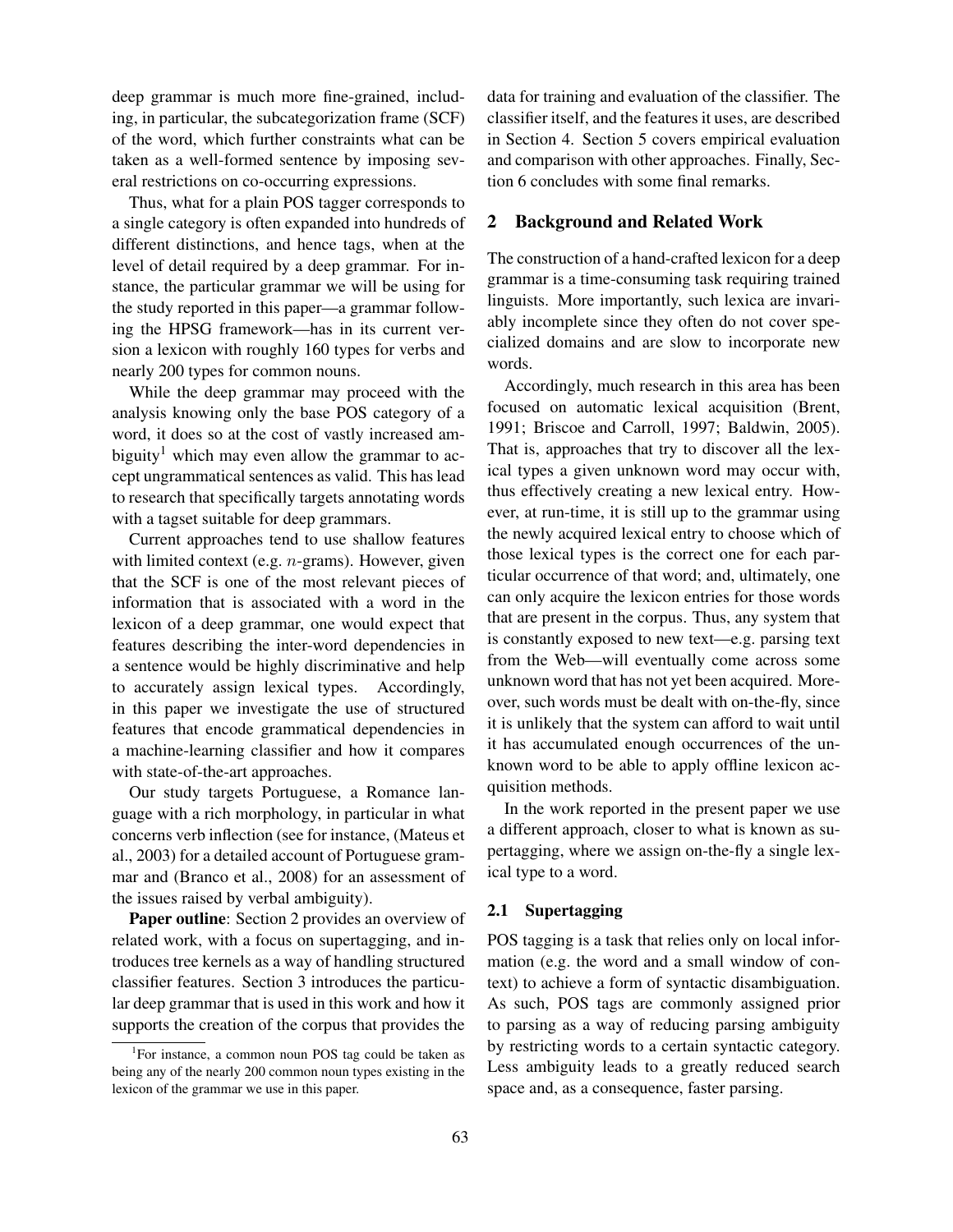Supertagging, first introduced by Bangalore and Joshi (1994), can be seen as a natural extension of this idea to a richer tagset, in particular to one that includes information on subcategorization frames.

In (Bangalore and Joshi, 1994) supertagging was applied to the Lexicalized Tree Adjoining Grammar (LTAG) formalism. As the name indicates, this is a lexicalized grammar, like HPSG, but in LTAG each lexical item is associated with one or more trees, the elementary structures, which localize information on dependencies, even long-range ones, by requiring that all and only the dependents be present in the structure.

The supertagger in (Bangalore and Joshi, 1994) assigns an elementary structure to each word using a simple trigram model. The data for training was obtained by taking the sentences of length under 15 words in the Wall Street Journal together with some other minor corpora, and parsing them with XTAG, a wide-coverage grammar for English based on LTAG. In addition, and due to data-sparseness, POS tags were used in training instead of words.

Evaluation was performed over 100 held-out sentences from the Wall Street Journal. For a tagset of 365 elementary trees, this supertagger achieved 68% accuracy, which is far too low to be useful for parsing.

In a later experiment, the authors improved the supertagger by smoothing model parameters and adding additional training data (Bangalore and Joshi, 1999). The larger dataset was obtained by extending the corpus from the previous experiment with Penn Treebank parses that were automatically converted to LTAG. The conversion process relied on several heuristics, and though it is not perfect, the authors found that the issues concerning conversion were far outweighed by the benefit of increased training data.

The improved supertagger increased accuracy to 92% (Bangalore and Joshi, 1999). The supertagger can also assign the  $n$ -best tags, which increases the chances of it assigning the correct supertag at the cost of leaving more unresolved ambiguity. With 3 best tagging, it achieved 97% accuracy.

A supertagger was also used by Clark and Curran (2007), in their case for a Combinatory Categorial Grammar (CCG). This formalism uses a set of logical combinators to manipulate linguistic construction tough, for our purposes here, it matters only that lexical items receive complex tags that describe the constituents they require to create a well-formed construction.

The set of 409 lexical categories to be assigned was selected by taking those categories that occur at least 10 times in sections 02–21 of a CCG automatic annotation of Penn Treebank (CCGBank).

Evaluation was performed over section 00 of CCGBank, and achieved 92% per word accuracy.

As with the LTAG supertagger, assigning more than one tag can greatly increase accuracy. However, instead of a fixed n-best number of tags which might be to low, or too high, depending on the case at hand—the CCG supertagger assigns all tags with a likelihood within a factor  $\beta$  of the best tag. A value for  $\beta$  as small as 0.1, which results in an average of 1.4 tags per word, is enough to boost accuracy up to 97%.

Supertagging for HPSG: There has been some work on using supertagging together with the HPSG framework. As with other works on supertagging, it is mostly concerned with restricting the parser search space in order to increase parsing efficiency, and not specifically with the handling of OOV words.

Prins and van Noord (2003) present an HMMbased supertagger for the Dutch Alpino grammar. An interesting feature of their approach is that the supertagger is trained over the output of the parser itself, thus avoiding the need for a hand-annotated dataset.

The supertagger was trained over 2 million sentences of newspaper text parsed by Alpino. A gold standard was created by having Alpino choose the best parse for a set of 600 sentences. The supertagger, when assigning a single tag (from a tagset with 2,392 tags), achieves a token accuracy close to 95%.

It is not clear to what extent these results can be affected by some sort of bias in the disambiguation module of Alpino, given that both the sequence of lexical types in the training dataset and in the gold standard are taken from the best parse produced by Alpino.

Matsuzaki et al. (2007) use a supertagger with the Enju grammar for English. The novelty in their work comes from the use of a context-free grammar (CFG) to filter the tag sequences produced by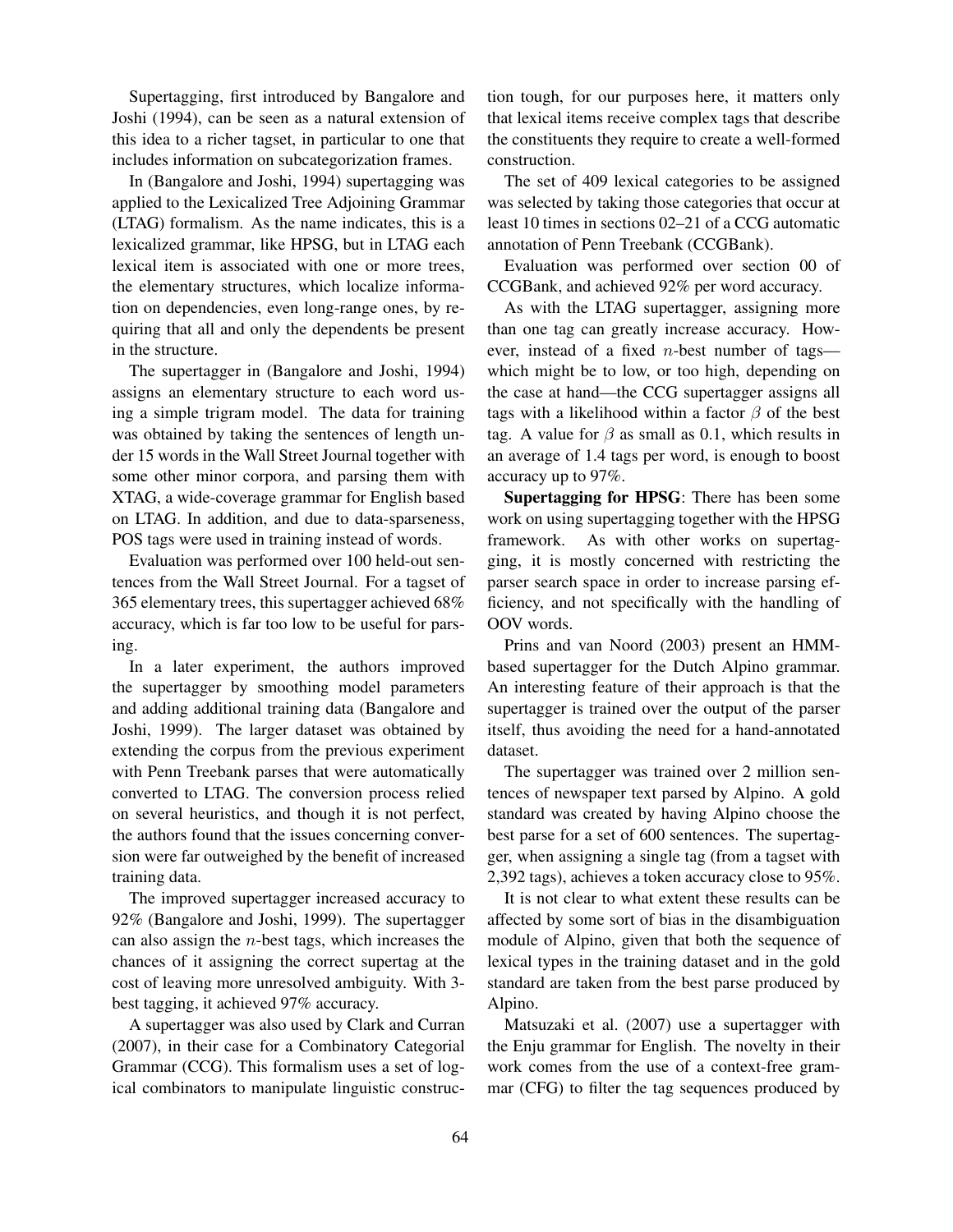the supertagger before running the HPSG parser. In this approach, a CFG approximation of the HPSG is created. The key property of this approximation is that the language it recognizes is a superset of the parsable supertag sequences. Hence, if the CFG is unable to parse a sequence, it can be safely discarded, thus further reducing the amount of sequences the HPSG parser has to deal with.

The provided evaluation is mostly concerned with showing the improvement in parsing speed. Nevertheless, the quality of the supertagging process can be inferred from the accuracy of the parse results, which achieved a labeled precision and recall for predicate-argument relations of 90% and 86%, respectively, over 2,300 sentences with up to 100 words in section 23 of the Penn Treebank.

Dridan (2009) tests two supertaggers, one induced using the TnT tagger (Brants, 2000) and another using the C&C supertagger (Clark and Curran, 2007), over different datasets. For simplicity, we will only refer to the results of TnT over a dataset of 814 sentences of tourism data.

The author experiments with various tag granularities in order to find a balance between tag expressiveness and tag predictability. For instance, assigning only POS—a tagset with only 13 tags—is the easiest task, with 97% accuracy, while a highly granular supertag formed by the lexical type concatenated with any selectional restriction present in the lexical entry increases the number of possible tags to 803, with accuracy dropping to 91%.

# 2.2 Support-Vector Machines and Tree Kernels

Support-vector machines (SVM) are a well known supervised machine-learning algorithm for linear binary classification. They are part of the family of kernel-based methods where a general purpose learning algorithm is coupled with a problemspecific kernel function (Cristianini and Shawe-Taylor, 2000).

For the work presented in this paper we wish to apply the learning algorithm over discrete treelike structures that encode grammatical dependencies (see Figure 1 for an example). A suitable kernel for such a task is the tree kernel introduced by Collins and Duffy (2002), which uses a representation that implicitly tracks all subtrees seen in the training data.

This representation starts by implicitly enumerating all subtrees that are found in the training data. A given tree,  $T$ , is then represented by a (huge) vector where the  $n$ -th position counts the number of occurrences of the  $n$ -th subtree in  $T$ .

Under this representation, the inner product of two trees gives a measure of their similarity. However, explicitly calculating such an operation is prohibitively expensive due to the high dimensions of the feature space. Fortunately, the inner product can be replaced by a rather simple kernel function that sums over the subtrees that are common to both trees (see (Collins and Duffy, 2002) for a proof).

### 3 Grammar and Base Dataset

The deep linguistic grammar used in this study is LXGram, a hand-built HPSG grammar for Portuguese (Branco and Costa, 2008; Branco and Costa, 2010).

We used this grammar to support the annotation of a corpus. That is, the grammar is used to provide the set of possible analyses for a sentence (the parse forest). Human annotators then perform manual disambiguation by picking the correct analysis from among all those that form the parse forest.<sup>2</sup> This grammar-supported approach to corpus annotation ensures that the various linguistic annotation layers—morphological, syntactic and semantic—are consistent.

The corpus that was used is composed mostly by a subset of the sentences in CETEMPúblico, a corpus of plain text excerpts from the Publico newspaper. ´

After running LXGram and manually disambiguating the parse forests, we were left with a dataset consisting of 5,422 sentences annotated with all the linguistic information provided by LXGram.

# 4 Classifier and Feature Extraction

For training and classification we use SVM-light-TK (Moschitti, 2006), an extension to the widely-used SVM-light (Joachims, 1999) software for SVMs that adds a function implementing the tree kernel introduced in Section 2.2. With SVM-light-TK one can

<sup>&</sup>lt;sup>2</sup>In our setup, two annotators work in a double-blind scheme, where those cases where they disagree are adjudicated by a third annotator. Inter-annotator agreement is 0.86.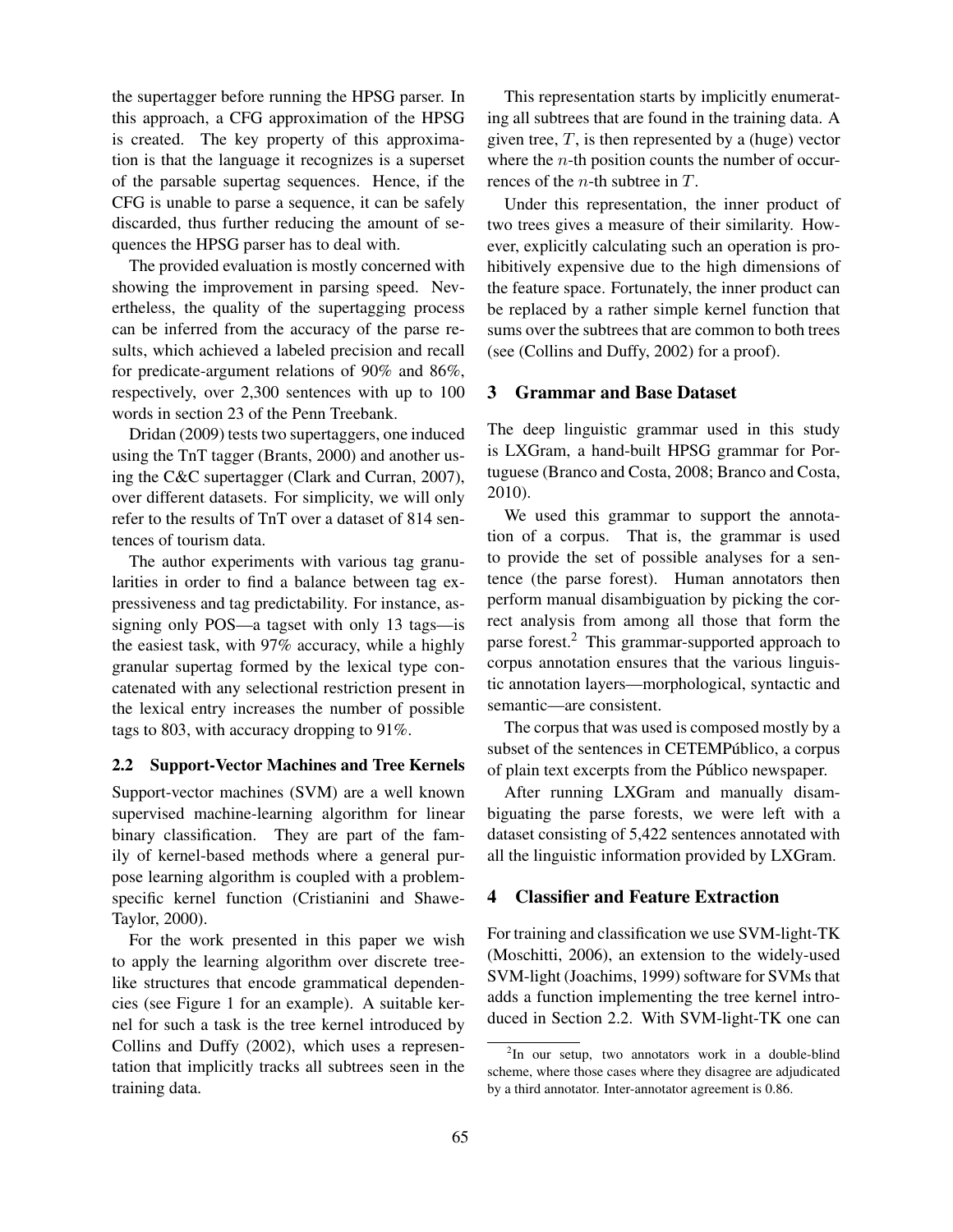directly provide one or more tree structures as features (using the standard parenthesis representation of trees) together with the numeric feature vectors that are already accepted by SVM-light.

Given that the task at stake is a multi-class classification problem but an SVM is a binary classifier, the problem must first be binarized (Galar et al., 2011). For this work we have chosen a onevs-one binarization scheme, where multiple classifiers are created, each responsible for discriminating between a pair of classes. This divides a problem with n classes into  $n(n - 1)/2$  separate binary problems (i.e. one classifier for each possible class pairing). Each classifier then performs a binary decision, voting for one of the two classes it is tasked with discriminating, and the class with the overall largest number of votes is chosen.

The dataset, having been produced with the help of a deep grammar, contains a great deal of linguistic information. The first step is thus to extract from each sentence the relevant features in a format that can be used by SVM-light-TK.

Since we are aiming at discriminating between deep lexical types, which, among other information, encode the SCF of a word, the dependency structure associated with a word is expected to be a piece of highly relevant information. We start by extracting the dependency representation of a sentence from the output of LXGram.<sup>3</sup> The dependency representation that is obtained through this process consists of a list of tuples, each relating a pair of words in the sentence through a grammatical relation.

The example in Figure 1 shows the dependency representation of the sentence "a o segundo dia de viagem encontrámos os primeiros golfinhos" (Eng.: by the second day of travel we found the first dolphins).<sup>4</sup> Note that each word is also annotated with its lexical type, POS tag and lemma, though this is not shown in the example for the sake of readability.

For a one-vs-one classifier tasked with discriminating between types  $A$  and  $B$  we are concerned with finding instances of type  $A$  to be taken as positive examples and instances of type  $B$  to be taken as negative examples.

Take, for instance, the word "encontrámos" from the example in Figure 1. Its lexical type in this particular occurrence is verb-dir\_trans-lex, the type assigned to transitive verbs by LXGram. A one-vs-one classifier tasked with recognizing this type (against some other type) will take this instance as a positive example.

However, the full dependency representation of the sentence has too many irrelevant features for learning how to classify this word. Instead, we focus more closely on the information that is relevant to determining the SCF of the word by looking only at its immediate neighbors in the dependency graph: its dependents and the word it depends on.

This information is encoded in two trees, shown in Figure 2, which are the actual features given to SVM-light-TK.

One tree, labeled with  $H$  as root, is used to represent the word and its dependents. The target word is marked by being under an asterisk "category" while the dependents fall under a "category" corresponding to the relation between the target word and the dependent. The words appears as the leafs of the tree, with their POS tags as the pre-terminal nodes.<sup>5</sup>

The second feature tree, labeled with  $D$  as root, encodes the target word—again marked with an asterisk—and the word it is dependent on. In the example shown in Figure 2, since the target word is the main verb of the sentence, the feature tree has no other nodes apart from that of the target word.

# 5 Evaluation

The following evaluation results were obtained following a standard 10-fold cross-validation approach, where the folds were taken from a random shuffle of the sentences in the corpus.

We compare the performance of our tree kernel (TK) approach with two other automatic annotators, TnT (Brants, 2000) and SVMTool (Giménez and Màrquez, 2004).

TnT is a statistical POS tagger, well known for its efficiency—in terms of training and tagging speed—and for achieving state-of-the-art results despite having a quite simple underlying

<sup>&</sup>lt;sup>3</sup>The details of this process are outside the scope of the current paper and will be reported elsewhere.

<sup>4</sup>Relations in the example: ADV (adverb), C (complement), DO (direct object), PRED (predicate), SP (specifier) and TMP (temporal modifier).

<sup>5</sup> POS tags in the example: V (verb), PREP (preposition) and CN (common noun).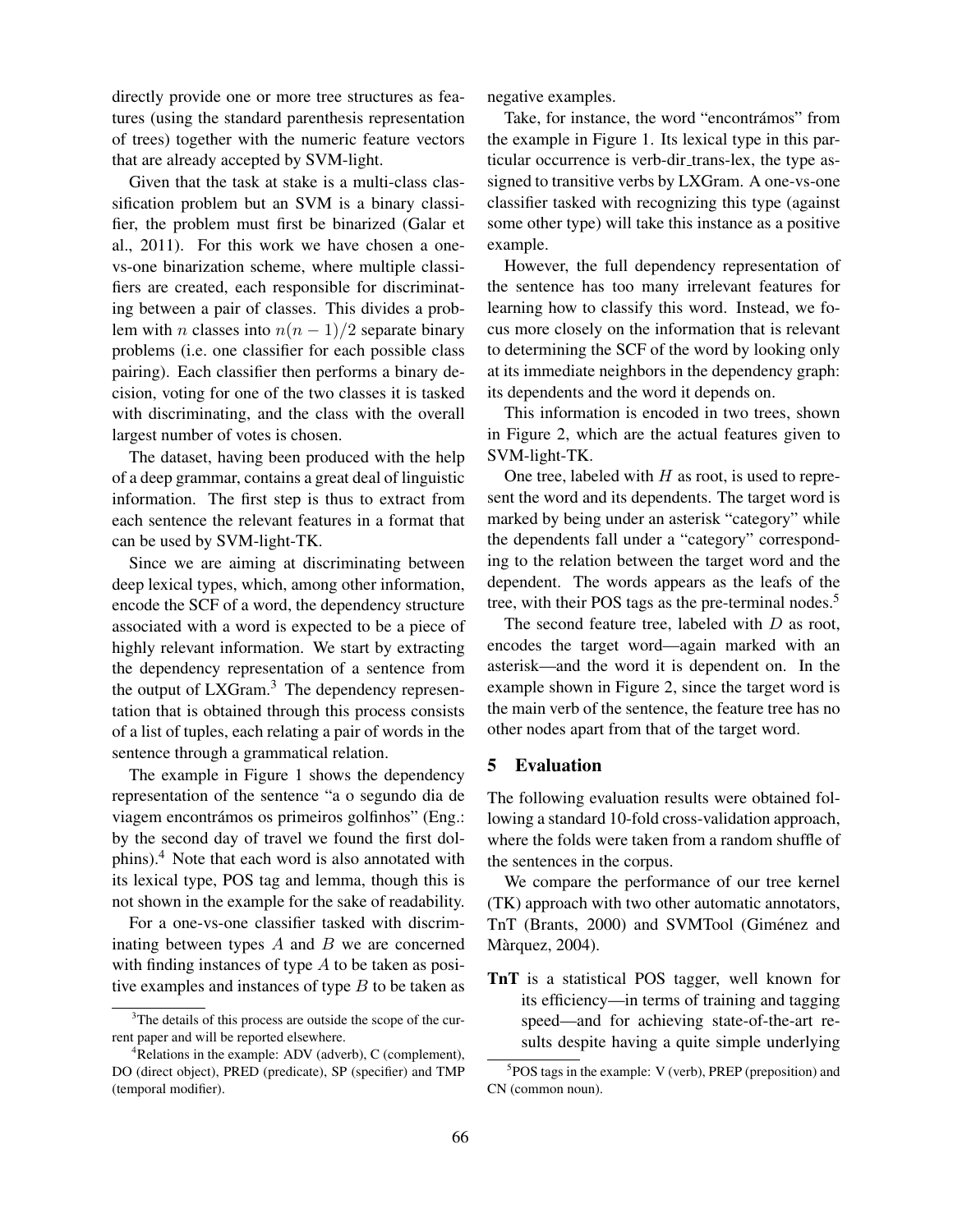

PREP a *by* CN golfinhos *dolphins* V encontrámos *we-found* V encontrámos *we-found*

Figure 2: Features for SVM-light-TK

model. It is based on a second-order hidden Markov model extended with linear smoothing of parameters to address data-sparseness issues and suffix analysis for handling unknown words. TnT was used as a supertagger in (Dridan, 2009), where it achieved the best results for this task, and is thus a good representative for this approach to supertagging. We run it out-of-the-box using the default settings.

SVMTool is another statistical sequential tagger which, as the name indicates, is based on support-vector machines. It is extremely flexible in allowing to define which features should be used in the model (e.g. size of word window, number of POS bigrams, etc.) and the tagging strategy (left to right, bidirectional, number of passes, etc). In fact, due to this flexibility, it is described as being a tagger generator. It beat TnT in a POS tagging task (Giménez and Marquez, 2004), so we use it in the current ` paper to evaluate whether that lead is kept in a supertagging task. We used the simplest settings, "M0 LR", which uses Model 0 in a left to right tagging direction.<sup>6</sup>

The type distribution in the dataset is highly skewed. For instance, from the number of common noun types that occur in this corpus, the two most frequent ones are enough to account for 57% of all the common noun tokens. Such skewed category distributions are usually a problematic issue for machine-learning approaches since the number of instances of the more rare categories is too small to properly estimate the parameters of the model.

For many types there are not enough instances in the dataset to train a classifier. Hence, the evaluation that follows is done only for the most frequent types. For instance, top-10 means picking the 10 most frequent types in the corpus, training one-vsone classifiers for those types, and evaluating only over tokens with one of those types. In addition, we show only the evaluation results of verb types, for which SCF information is more varied and relevant.

Table 1 show the accuracy results for each tool over the top-10, top-20 and top-30 most frequent verb types.

Comparing both sequential supertaggers, one finds that SVMTool is consistently better than TnT, which is in accordance with the results for POS tagging reported in (Giménez and Màrquez, 2004).

Our TK approach beats both supertaggers when

 $6$ See (Giménez and Màrquez, 2006) for an explanation of these settings.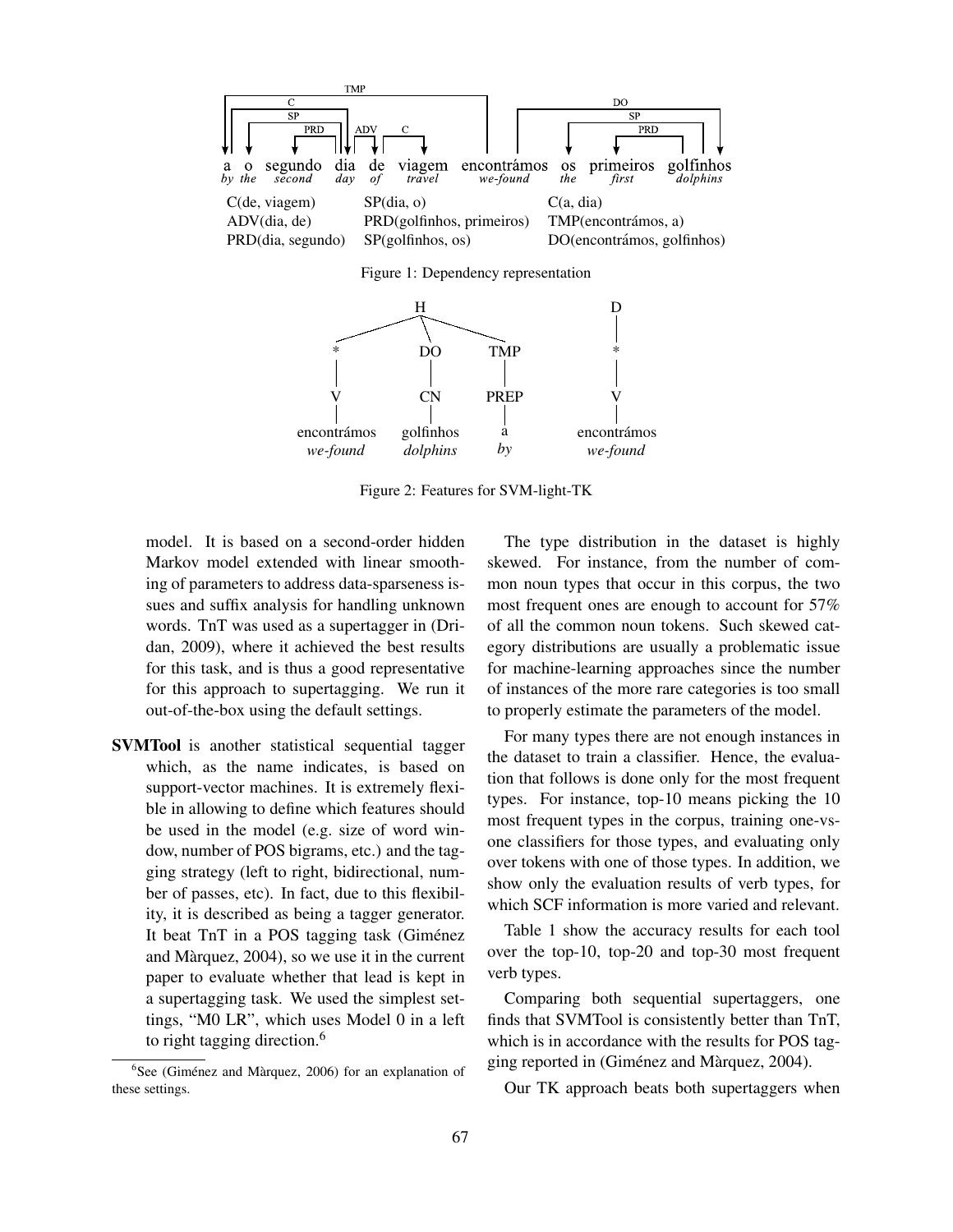|          | TnT    | <b>SVMTool</b> | TK.    |
|----------|--------|----------------|--------|
| $top-10$ | 92.98% | 94.22%         | 94.71% |
| $top-20$ | 91.53% | 92.39%         | 90.21% |
| $top-30$ | 91.42% | 92.38%         | 88.70% |

Table 1: Accuracy over frequent verb types

looking at the top-10 verb types, but falls behind as soon as the number of types under consideration increases. This seems to point towards data-sparseness issues, an hypothesis we test by automatically extending the dataset, as discussed next.

## 5.1 Experiments with an Extended Dataset

The extended datasets were created by taking additional sentences from the Público newspaper, as well as sentences from the Portuguese Wikipedia and from the Folha de São Paulo newspaper, preprocessing them with a POS tagger, and running them through LXGram.

Such an approach is only made possible because LXGram, like many other modern HPSG grammars, includes a stochastic disambiguation module that automatically chooses the most likely analysis among all those returned in the parse forest, instead of requiring a manual choice by a human annotator (Branco and Costa, 2010). The authors do not provide a complete evaluation of this disambiguation module. Instead, they perform a manual evaluation of a sample of 50 sentences that indicates that this module picks the correct reading in 40% of the cases.

If this ratio is kept, 60% of the sentences in the extended datasets will have an analysis that is, in some way, the wrong analysis, though it is not clear how this translates into errors in the lexical types that end up being assigned to the tokens. For instance, when faced with the rather common case of PP-attachment ambiguity, the disambiguation module may choose the wrong attachment, which will count as being a wrong analysis though most lexical types assigned to the words in the sentence may be correct.

To evaluate this, we tested the disambiguation module over the base dataset, where we know what the correct parses are, and found that the grammar picks the correct parse in 44% of the cases. If we just look at whether the lexical types are correct, the

| dataset   | sentences tokens unique |                |                    | <b>OOV</b> |
|-----------|-------------------------|----------------|--------------------|------------|
| base      | 5,422                   |                | 51,483 8,815 10.0% |            |
| + Público | 10,727                  | 139,330 18,899 |                    | 7.6%       |
| + Wiki    | 15,108                  | 205,585 24,063 |                    | $6.6\%$    |
| + Folha   | 21.217                  | 288,875 30,204 |                    | $6.0\%$    |

Table 2: Cumulative size of datasets

grammar picks a sentence with fully correct types in 68% of the cases.

LXGram displayed a coverage of roughly 30%, and allowed us to build progressively larger datasets as more data was added. The cumulative sizes of the resulting datasets are shown in Table 2. The Table also shows the ratio of OOV words, which was determined by taking the average of the ratio for each of the 10 folds (i.e. words that occur in a fold but not in any of the other 9 folds).

We can now evaluate the tools over the four progressively larger datasets and plot their learning curves. In the following Figures, the errors bars represent a 95% confidence interval.

All learning curves in the following Figures tell a somewhat similar story.

The lead that SVMTool has over TnT when looking only at the base corpus is kept in the extended corpora. Both sequential supertaggers only start to benefit from the increased dataset at the final stage, when sentences from Folha de São Paulo are added. Before that stage the added data seems to be slightly detrimental to them, possibly due to them being sensitive to noise in the automatically generated data.

The learning curves give credence to the hypothesis put forward earlier that our TK approach was being adversely affected by data-sparseness issues when classifying a greater number of verb types, and that it has much to gain by an increase in the amount of training data.

For the top-10 verb types, for which there is enough data in the base dataset, TK starts ahead from the outset and significantly increases its margin over the two supertaggers.

For the top-20 and top-30 verb types, TK starts behind but its accuracy raises quickly as more data are added, ending slightly ahead of SVMTool when running over the largest dataset.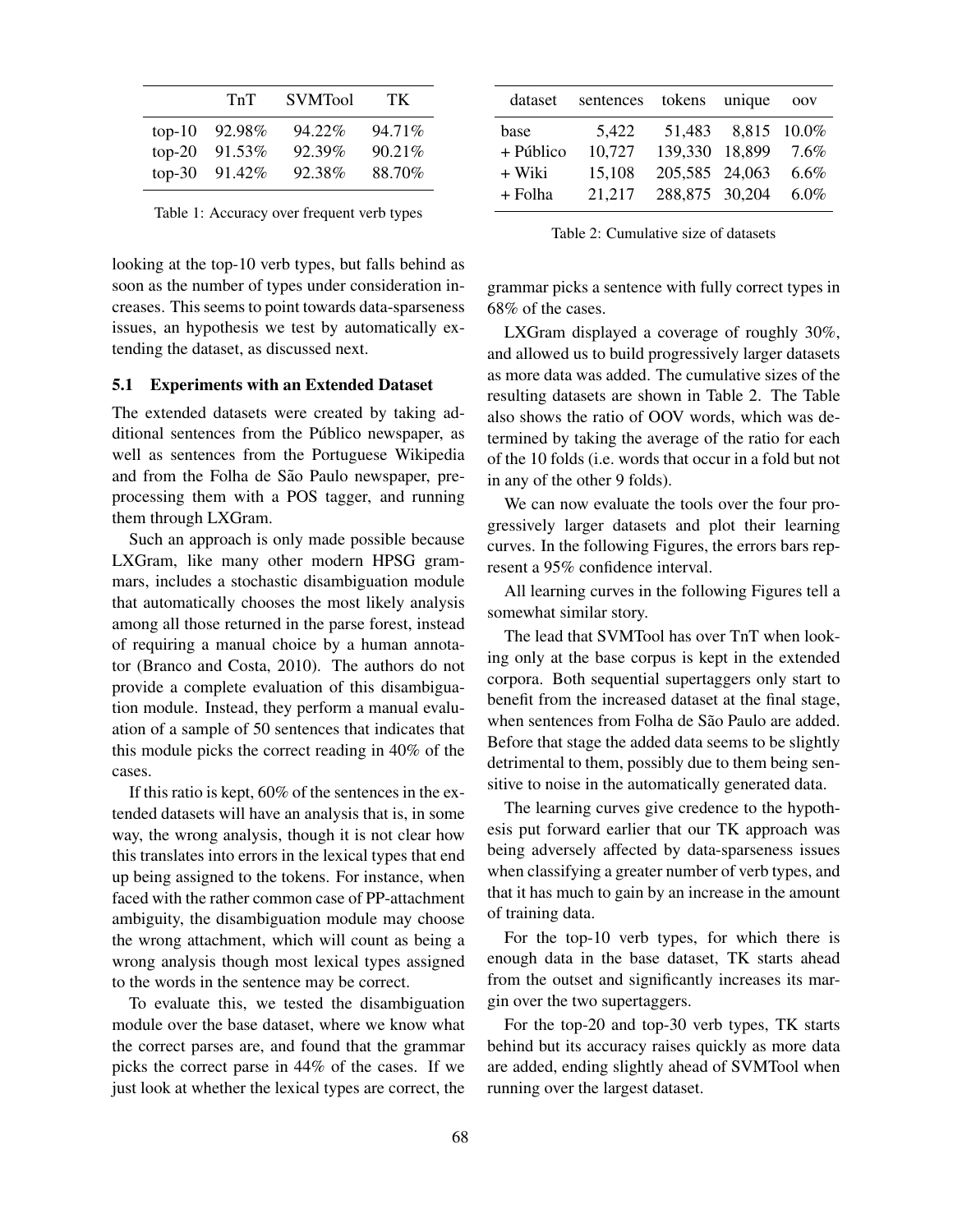

Figure 3: Learning curves (over top-10 verb types)



Figure 4: Learning curves (over top-20 verb types)



Figure 5: Learning curves (over top-30 verb types)

| accuracy |
|----------|
| 87.24%   |
| 82.67%   |
| 82.30%   |
| 83.92%   |
|          |

Table 3: MaltParser labeled accuracy

#### 5.2 Running over Predicted Dependencies

In the previous section, we were concerned with evaluating the classifier itself. Accordingly, the features used by the classifier were the gold dependencies in the corpus. However, on a running system, the features used by the classifier will be automatically generated by a dependency parser. To evaluate this setup, we used MaltParser (Nivre et al., 2007).

Like the other tools, the parser was run out-of-thebox. The 10-fold average labeled accuracy scores for each dataset shown in Table 3 can thus be seen as a lower bound on the achievable accuracy. Despite this, the performance over the base dataset is extremely good, on par with the best scores achieved for other languages (cf. (Nivre et al., 2007)). However, performance drops sharply when automatically annotated data is used, only beginning to pick up again when running over the largest dataset.

As expected, the noisy features that result from the automatic process have a detrimental effect on the accuracy of the classifier. For the same set of experiments reported previously, the accuracy of the SVM-TK classifier when running over predicted dependencies tends to trail 2.0–2.5% points behind that of the classifier that uses gold dependencies, as shown in Table 4.

## 6 Concluding Remarks

In this paper we reported on an novel approach to assigning deep lexical types. It uses an SVM classifier with a tree kernel that allows it to seamlessly work with features encoding discrete structures representing the grammatical dependencies between words.

Evaluation over the top-10 most frequent verb types showed that the grammatical dependencies of a word, which can be seen as information on its SCF, are very helpful in allowing the classifier to accurately assign lexical types. Our classifier clearly im-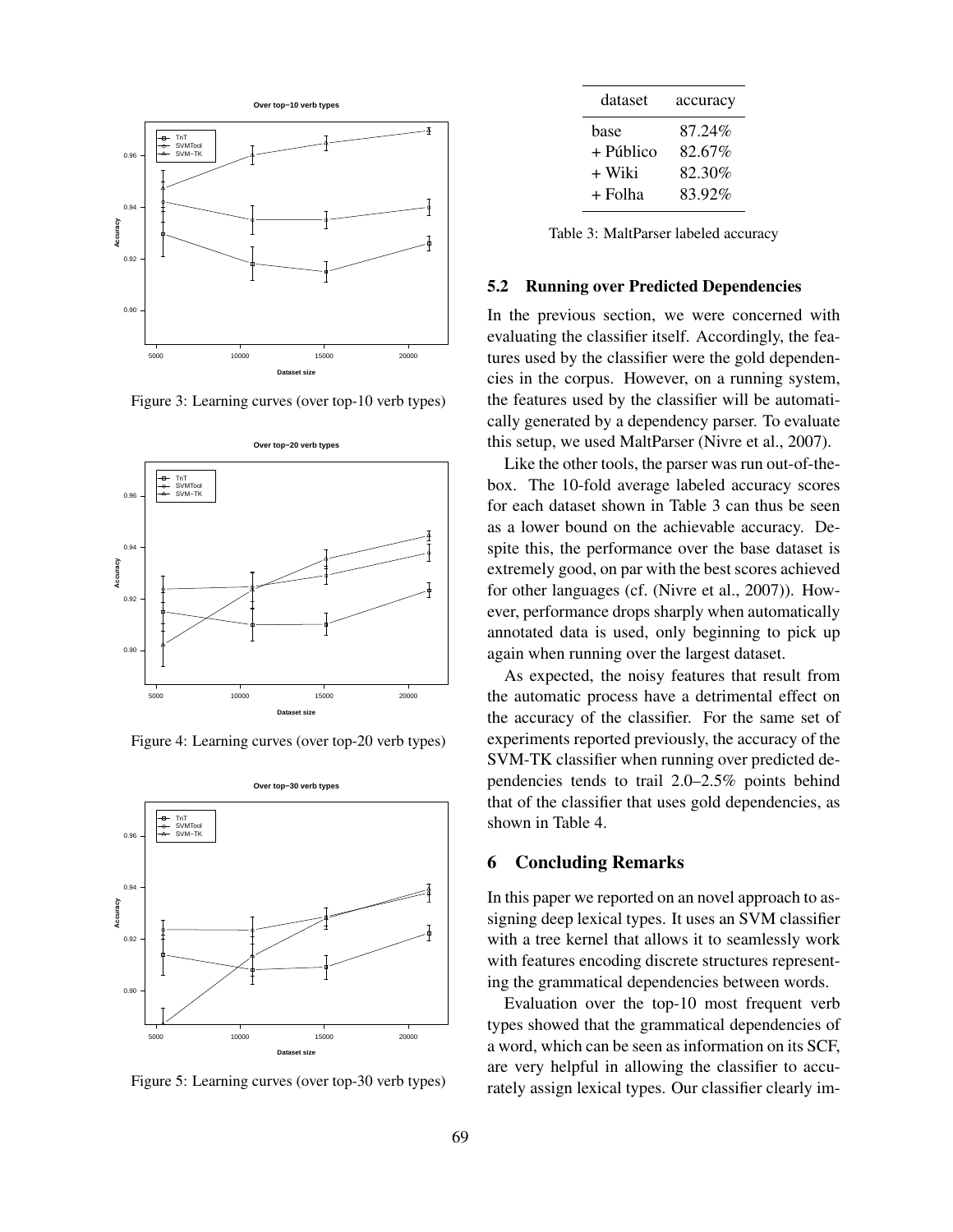|           | $top-10$  |        | $top-20$  |        | $top-30$ |        |
|-----------|-----------|--------|-----------|--------|----------|--------|
| dataset   | gold      | pred.  | gold      | pred.  | gold     | pred.  |
| base      | 94.71%    | 93.14% | $90.21\%$ | 88.66% | 88.70%   | 87.01% |
| + Público | $96.02\%$ | 93.83% | 92.34%    | 90.35% | 91.32%   | 88.97% |
| + Wiki    | 96.48%    | 93.95% | 93.54%    | 91.29% | 92.80%   | 90.21% |
| $+$ Folha | 96.98%    | 94.55% | 94.46%    | 92.26% | 93.93%   | 91.50% |

Table 4: SVM-TK classifier accuracy over gold and predicted features

proves over TnT, which had displayed the best supertagging performance in other studies.

When running the classifier for a greater number of verb types, data-sparseness issues led to a drop in performance, which motivated additional experiments where the dataset was extended with automatically annotated data. This allowed us to plot learning curves that show that our approach can maintain a lead in accuracy when given more training data.

Running the classifier over predicted features shows an expected drop in performance. However, we anticipate that using larger corpora will also be effective in raising these scores since additional training data not only improve the classifier, but also the underlying parser that provides the dependencies that are used as features.

## References

- Timothy Baldwin. 2005. Bootstrapping deep lexical resources: Resources for courses. In Timothy Baldwin, Anna Korhonen, and Aline Villavicencio, editors, *Proceedings of the ACL-SIGLEX Workshop on Deep Lexical Acquisition*, pages 67–76.
- Srinivas Bangalore and Aravind Joshi. 1994. Disambiguation of super parts of speech (or supertags): Almost parsing. In *Proceedings of the 15th Conference on Computational Linguistics (COLING)*, pages 154– 160.
- Srinivas Bangalore and Aravind Joshi. 1999. Supertagging: An approach to almost parsing. *Computational Linguistics*, 25(2):237–265.
- António Branco and Francisco Costa. 2008. A computational grammar for deep linguistic processing of Portuguese: LX-Gram, version A.4.1. Technical Report DI-FCUL-TR-08-17, University of Lisbon.
- António Branco and Francisco Costa. 2010. A deep linguistic processing grammar for Portuguese. In *Proceedings of the 9th Encontro para o Processamento*

*Computacional da L´ıngua Portuguesa Escrita e Falada (PROPOR)*, LNAI, pages 86–89. Springer.

- António Branco, Francisco Costa, and Filipe Nunes. 2008. The processing of verbal inflection ambiguity: Characterization of the problem space. In *Proceedings*  $of$  the 21st Encontro Anual da Associação Portuguesa *de Lingu´ıstica (APL)*, pages 2577–2583.
- Thorsten Brants. 2000. TnT a statistical part-ofspeech tagger. In *Proceedings of the 6th Applied Natural Language Processing Conference and the 1st North American Chapter of the Association for Computational Linguistics*, pages 224–231.
- Michael Brent. 1991. Automatic acquisition of subcategorization frames from untagged text. In *Proceedings of the 29th Annual Meeting of the Association for Computational Linguistics*, pages 209–214.
- Ted Briscoe and John Carroll. 1997. Automatic extraction of subcategorization from corpora. In *Proceedings of the 5th Applied Natural Language Processing Conference*, pages 356–363.
- Stephen Clark and James Curran. 2007. Wide-coverage efficient statistical parsing with CCG and log-linear models. *Computational Linguistics*, 33:493–552.
- Michael Collins and Nigel Duffy. 2002. New ranking algorithms for parsing and tagging: Kernels over discrete structures, and the voted perceptron. In *Proceedings of the 40th Annual Meeting of the Association for Computational Linguistics*, pages 263–270.
- Nello Cristianini and John Shawe-Taylor. 2000. *An Introduction to Support Vector Machines and Other Kernel-Based Learning Methods*. Cambridge University Press.
- Rebecca Dridan. 2009. *Using Lexical Statistics to Improve HPSG Parsing*. Ph.D. thesis, University of Saarland.
- Mikel Galar, Alberto Fernandéz, Edurne Barrenechea, Humberto Bustince, and Francisco Herrera. 2011. An overview of ensemble methods for binary classifiers in multi-class problems: Experimental study in onevs-one and one-vs-all schemes. *Pattern Recognition*, 44:1761–1776.
- Jesús Giménez and Lluís Màrquez. 2004. SVMTool: A general POS tagger generator based on support vector